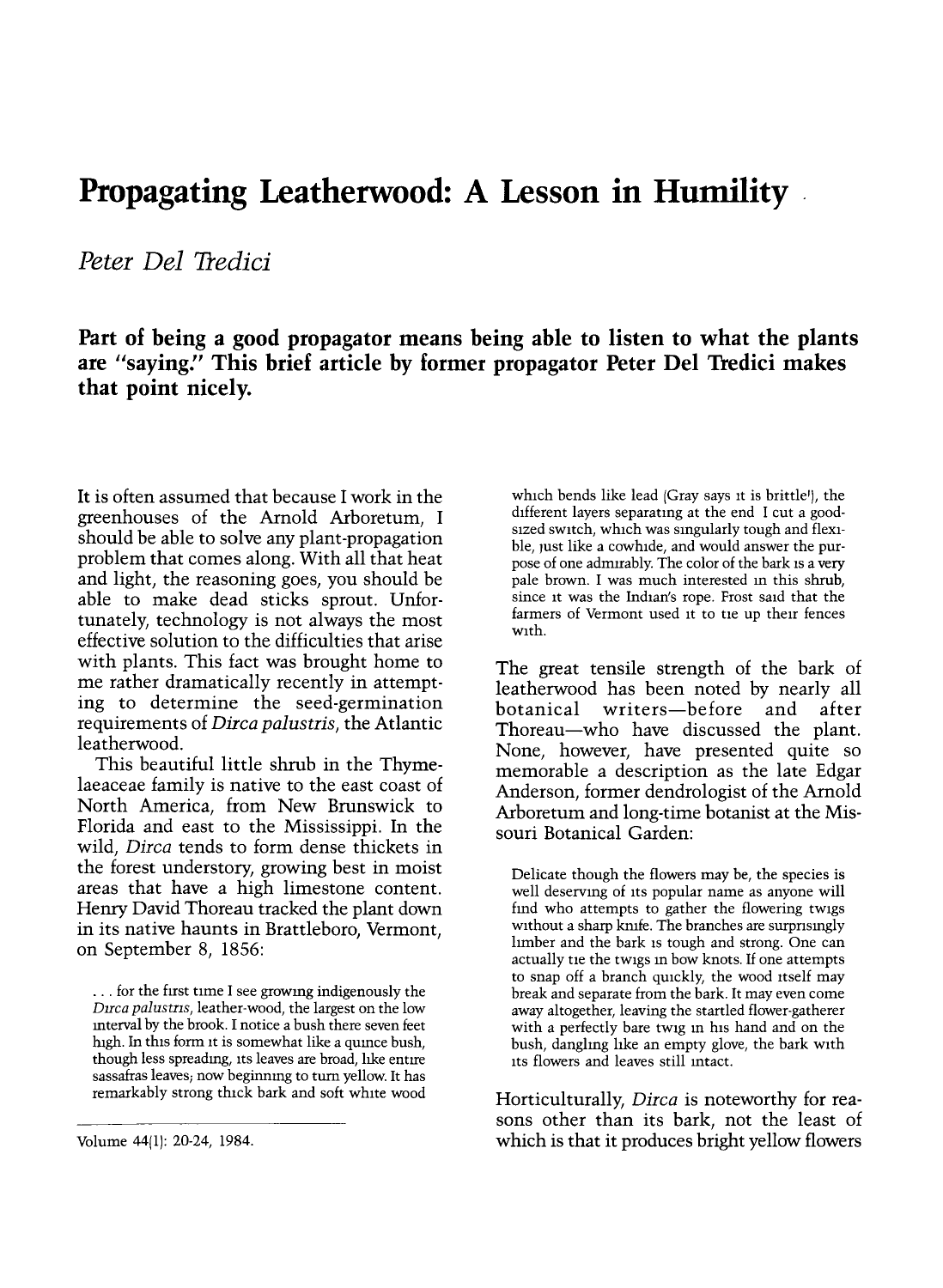

The unusual growth habit of leatherwood Photographed in full bloom on May 1, 1989, by Racz and Debreczy.

in early April, when most other plants are still dormant. Another point of interest is its tendency to develop a single stem. This habit, which is unusual for a shrub, gives the plant the appearance of a miniature tree and makes it extremely useful in rock gardens and perennial beds. Despite leatherwood's preference for moist, shady sites in the wild, it will tolerate full sun under cultivation. Interestingly, when grown in the open, the plant assumes a more compact habit of growth, and the foliage, which is light green in the shade, takes on a distinct yellowish cast.

Because propagation data on leatherwood were either nonexistent or imprecise, I undertook a seed-germination project in 1979. At that time there were two Dirca plants at the Arboretum, both collected in New Hampshire in 1961. In early June the mature fruits were falling off. They were green at that point, with a slight tinge of yellow. The fruit is a berry with a fleshy outer seed coat and a hard, black inner coat surrounding a single large embryo.

I followed my usual practice when processing seeds preparatory to sowing them: I put them in a plastic bag and set them on a head-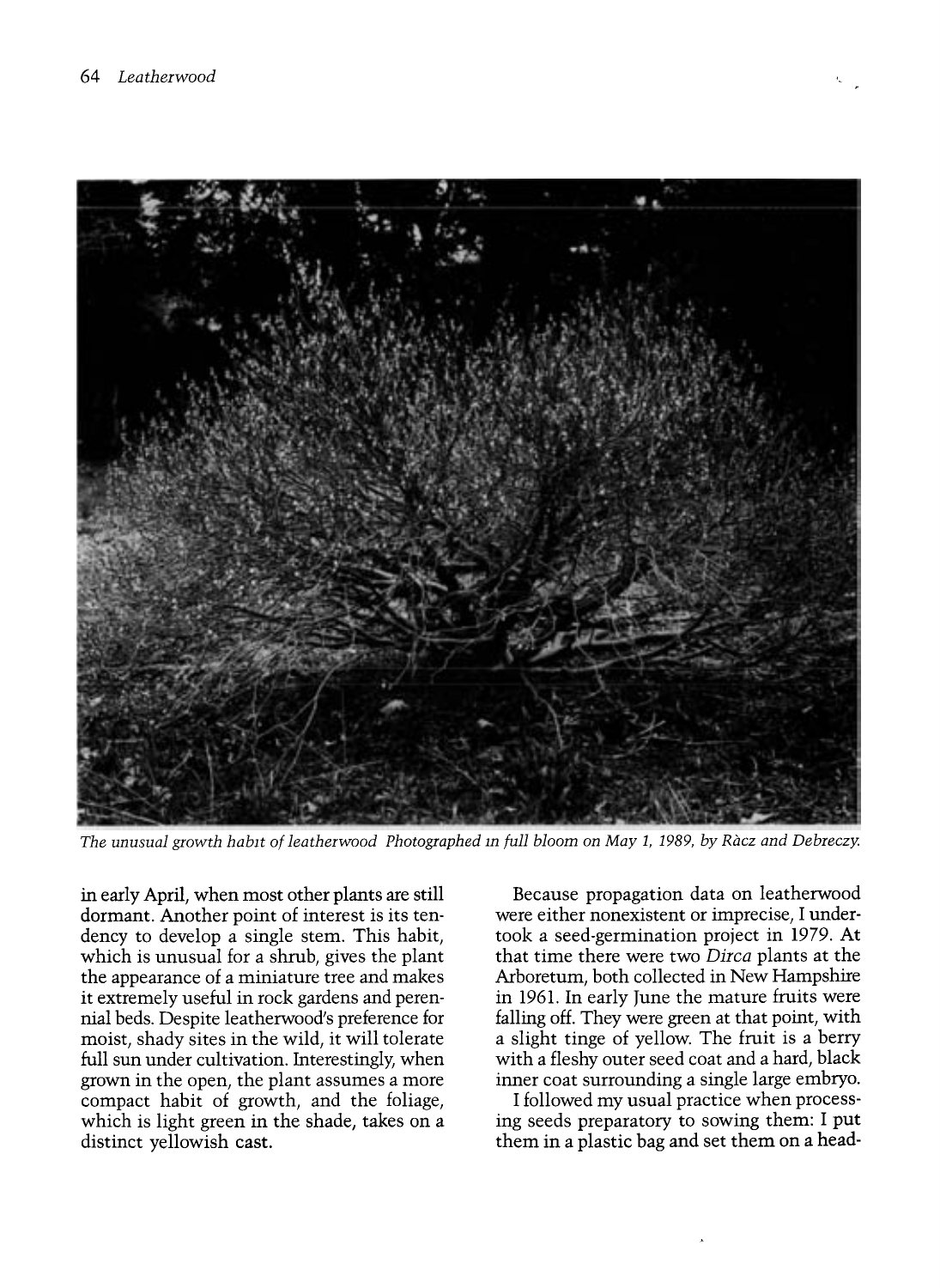

The delicate flowers of Dirca palustris. Photo by Ràcz and Debreczy.

house bench until the fleshy part of the fruit softened enough so that it could be easily washed off. This "fermentation" cleaning, as it is called, usually takes about one week and works wonders with fleshy fruits like those of Malus, Cornus, and Sorbus. While this technique is not generally recommended in the seed-germination literature, it has long been used successfully with many types of plants at the Arboretum.

After a week I removed the rotting Dirca fruits from the bag and washed them clean